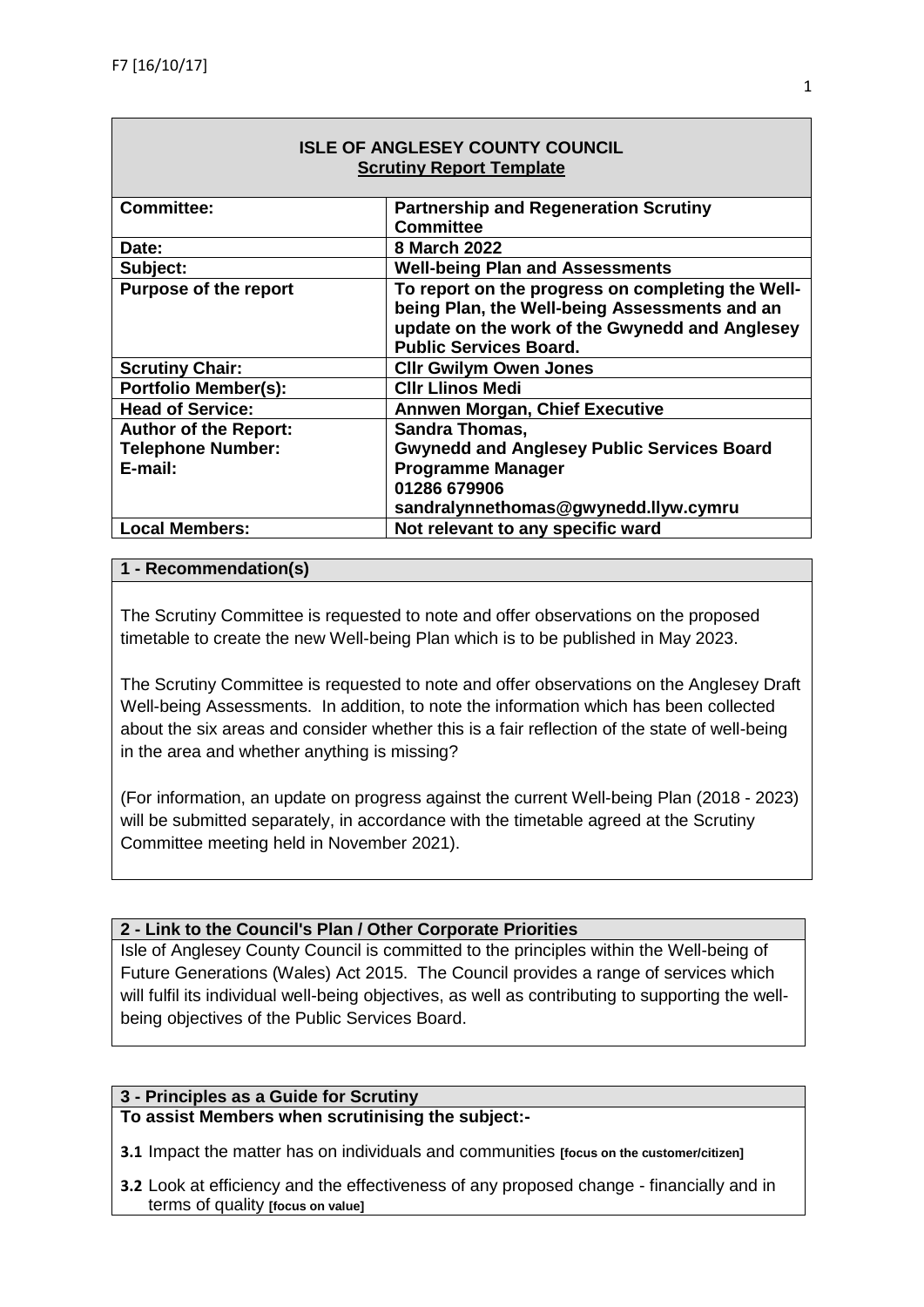- **3.3** Look at any risks **[focus on risks]**
- **3.4** Scrutiny taking a performance monitoring or quality assurance role **[focus on performance and quality]**

**3.5** Look at plans and proposals in terms of:

- Long term
- **Prevention**
- **Integration**
- Collaboration
- Inclusion

**[focus on wellbeing]**

**3.6** Potential impact this decision would have on:

- the groups protected under the Equality Act 2010
- those who experience socio-economic disadvantage in their lives (when making strategic decisions)
- opportunities for people to use the Welsh language and not treat the Welsh language less favourably than English

# **[focus on equality and the Welsh language] 4- Key Scrutiny Questions**  i. Following the public consultation period, what will be the process and timetable when completing the final well-being assessment for the County? ii. To what extent is the information gathered to date about the 6 areas a fair reflection of the state of well-being of Anglesey?

iii. How do we seek the views of local residents and communities on the local wellbeing assessments?

# **5 - Background / Context**

#### **5.1 Introduction and context**

**5.1.1** The Gwynedd and Anglesey Public Services Board was established in 2016, in accordance with the Well-being of Future Generations (Wales) Act 2015. The aim of the Well-being of Future Generations Act (2015) is to improve the economic, environmental and cultural well-being of Wales. The Act highlights seven well-being goals and five ways of working in order to give public bodies a general purpose. The decision made by the Anglesey Executive was to establish a Public Services Board (PSB) for Anglesey that would *collaborate* with the Gwynedd Public Services Board.

**5.1.2** In order to set priorities for the Public Services Board, Well-being assessments were undertaken across Gwynedd and Anglesey Well-being areas and, as a result, a series of engagement and consultation sessions were held. All of this work contributed towards the publication of the Well-being Plan in 2018.

**5.1.3** The Well-being Plan confirms the two objectives and six priority fields for which it was agreed that the Board could collaborate in order to ensure the best results for the residents of Gwynedd and Anglesey. Therefore, priority fields common to both Counties were agreed upon and the Board is responsible for responding to these matters jointly across both Counties.

**5.1.4** Every five years, in accordance with one of statutory requirements of the Well-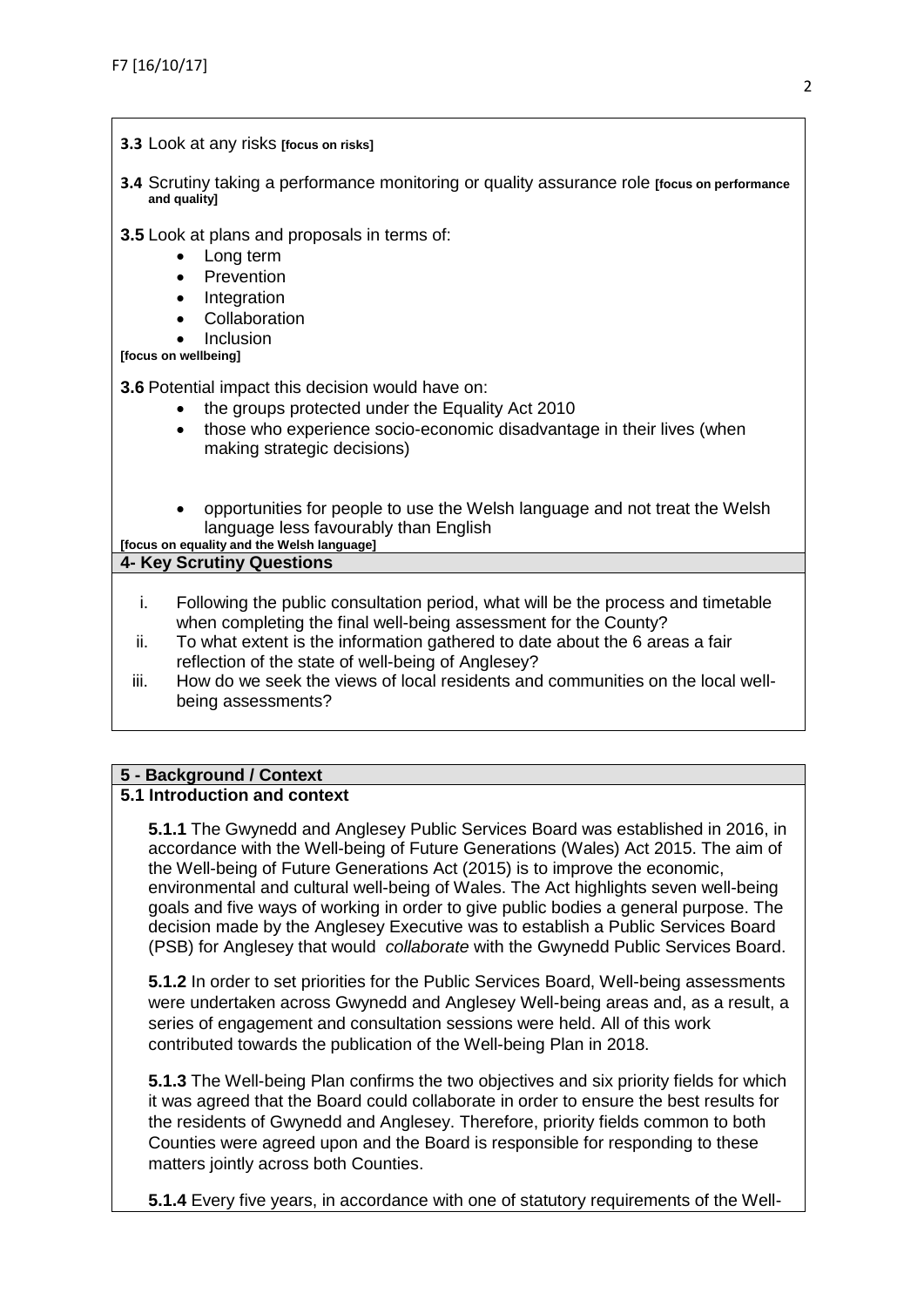being of Future Generations Act (2015), Public Service Boards must prepare and publish an assessment of the state of the economic, social, environmental and cultural well-being of their areas. By now, the Gwynedd and Anglesey Public Services Board has started the process of reviewing the Well-being Assessment.

**5.1.5** Once again, the Assessments will draw together a range of information about the communities of Anglesey and Gwynedd. We have examined research, gathered data and engaged with our residents to ascertain what is good about our communities, and which aspects are not so positive. It is also an opportunity to consider the challenges and opportunities facing our communities, and to consider the impact of Covid-19 and Brexit on them. A progress report on the work is below.

**5.1.6** Gwynedd and Anglesey PSB has divided the two counties into 14 smaller areas - 8 in Gwynedd and 6 in Anglesey - and has undertaken research on those areas to better understand the well-being needs.

**5.1.7** The research, consultation and the creation of the assessment will ultimately lead to the creation of the new Well-being Plan for both counties, to be published in May 2023. The following is the proposed timetable (Table 1):

| <b>Date</b>      | <b>Activity</b>                                                                                                                                                                                                              |  |  |  |
|------------------|------------------------------------------------------------------------------------------------------------------------------------------------------------------------------------------------------------------------------|--|--|--|
| March<br>2022    | Anglesey Scrutiny Committee Meeting (08/03/22)<br>$\bullet$<br>Well-being Assessment Consultation closes (15/03/22)<br>Gwynedd and Anglesey Public Services Board Meeting (16/03/22)                                         |  |  |  |
| May 2022         | Publish the Well-being Assessments (31/05/22)<br>$\bullet$                                                                                                                                                                   |  |  |  |
| <b>June 2022</b> | Workshop to start discussions about the Well-being Plan (date to<br>$\bullet$<br>be arranged)<br>Gwynedd and Anglesey Public Services Board Meeting (15/03/22)<br>$\bullet$<br><b>Publish the Annual Report</b><br>$\bullet$ |  |  |  |
| October<br>2022  | Publish a draft of the Well-being Plan for consultation (14<br>$\bullet$<br>weeks statutorily).<br>(The plan must be submitted to the <b>Scrutiny Committee</b> , Cabinet and<br>full Council of both local authorities)     |  |  |  |
| February<br>2023 | <b>Consultation on the Well-being Plan ends</b>                                                                                                                                                                              |  |  |  |
| May 2023         | <b>Publish the Well-being Plan</b><br>$\bullet$                                                                                                                                                                              |  |  |  |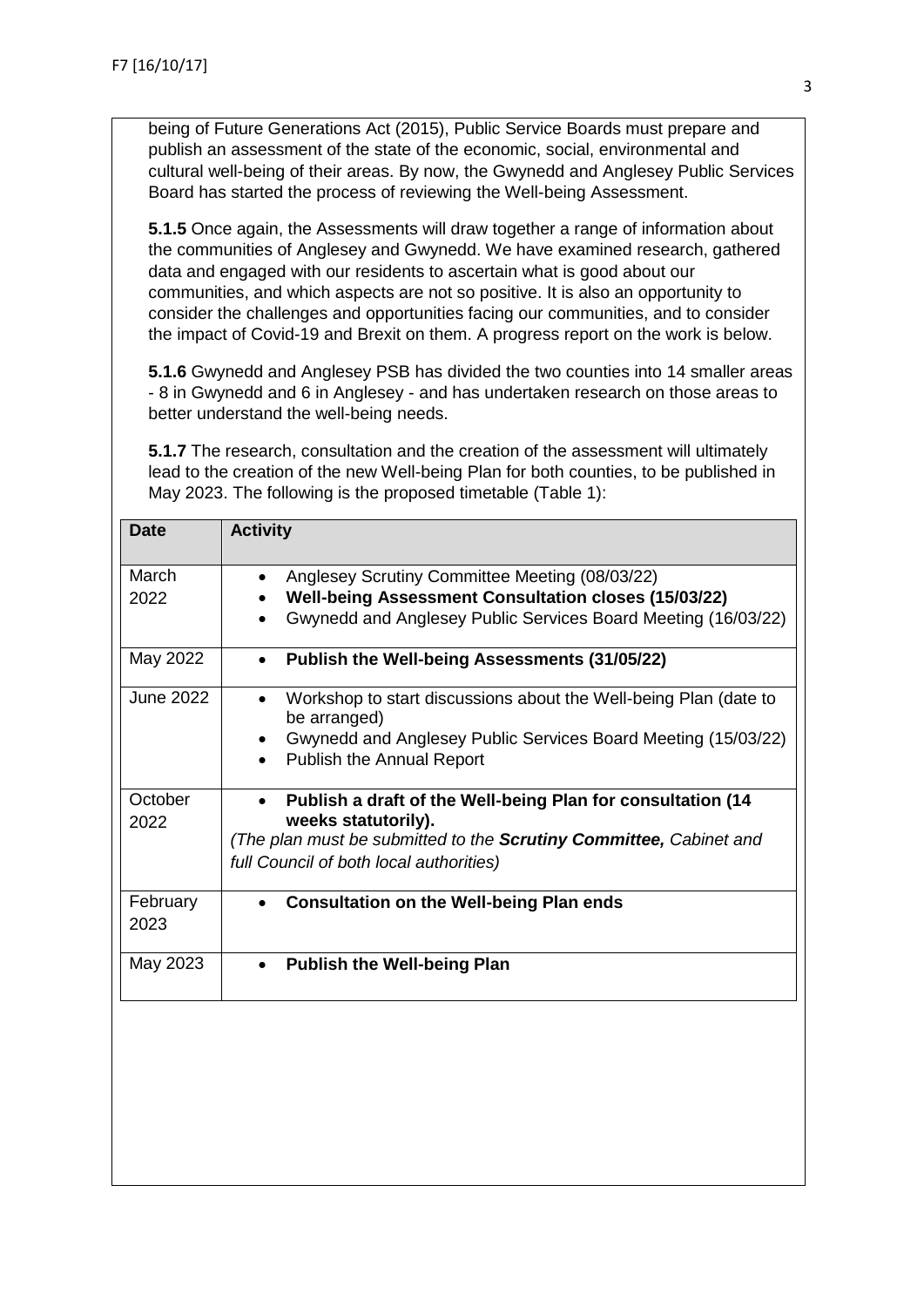#### **5.2 Well-being Assessments**

**5.2.1** As noted above, there is work in the pipeline to update the well-being assessments. Analysis of the work and engagement findings of our partners has been completed and the Anglesey well-being questionnaire was circulated publicly live until 11 October 2021. In addition, updating the data for the well-being assessments has been completed by Gwynedd Council's Research and Information Team.

**5.2.2** The regional PSB grant was used to commission Glyndŵr University to collaborate on the well-being assessments in north Wales. In addition, a regional workshop was held in order to hear from under-represented groups, in relation to matters that affect their well-being.

**5.2.3** The timetable for completing the Well-being Assessments is as set out in table 1 above. We are now in the 12-week consultation period on the well-being assessments which will end on 15 March 2022.

**5.2.4** See the individual draft assessments for the six areas of Anglesey in the appendices below.

#### **5.3 The Governance Arrangements of the Public Service Board**

**5.3.1** As highlighted in the Terms of Reference of the Public Services Board, the Board has four statutory members, along with guest participants who contribute towards the duties of the Board.

**5.3.2** The Board has established sub-groups to support it to implement its functions. The Board has four sub-groups, namely the Welsh Language, Climate Change, Health and Social Care and Homes for local people. An update on the work of the sub-groups was provided to the Scrutiny Committee last time.

#### **5.4 Monitoring**

**5.4.1** The four sub-groups noted above are accountable to the Public Services Board in relation to delivering any work commissioned. The sub-groups will update the Board on progress every quarter, and their submitted progress reports will be challenged and discussed at Board meetings.

**5.4.2** The Board's support team also has a role to play between Board meetings to support and maintain the work of the sub-groups. In addition, an annual report will be published by the Board summarising progress as the Board works towards achieving its strategic aims.

**5.4.3** The following is a summary of the work that is underway by the sub-groups: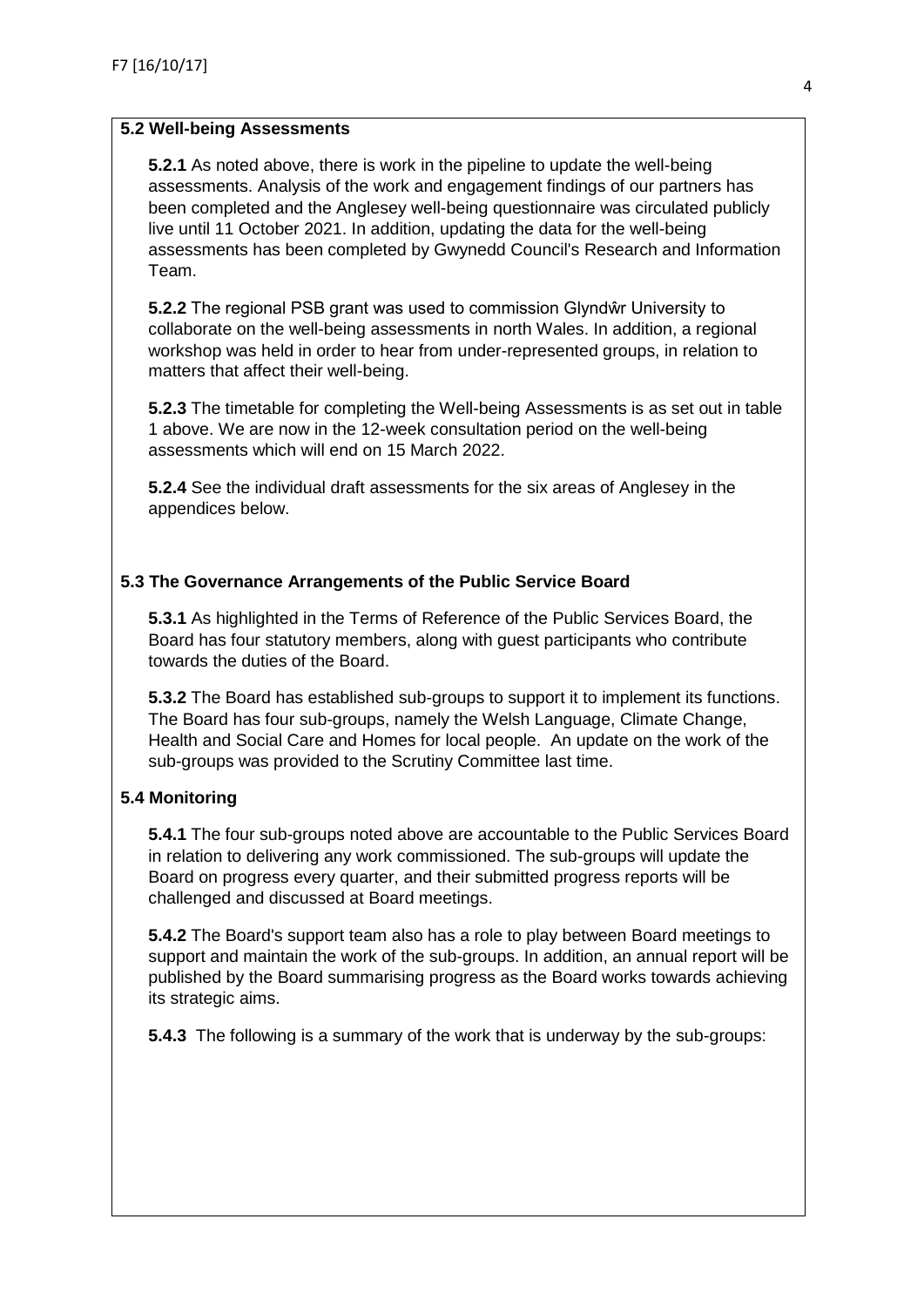| 5.4.3.1 Objective 1 - Communities that thrive and flourish in the long term: |                                                                                                                                                                                                                                                                                                                                                                                                                                                 |                                                                                                                                                                                                                                                                                                                                                                                                                                                                                      |                                                                                                                                                |  |  |
|------------------------------------------------------------------------------|-------------------------------------------------------------------------------------------------------------------------------------------------------------------------------------------------------------------------------------------------------------------------------------------------------------------------------------------------------------------------------------------------------------------------------------------------|--------------------------------------------------------------------------------------------------------------------------------------------------------------------------------------------------------------------------------------------------------------------------------------------------------------------------------------------------------------------------------------------------------------------------------------------------------------------------------------|------------------------------------------------------------------------------------------------------------------------------------------------|--|--|
| <b>Priority</b>                                                              | Update on the work of the<br>sub-group                                                                                                                                                                                                                                                                                                                                                                                                          | What does the sub-<br>group deliver that adds<br>value to the current<br>schemes of public<br>bodies?                                                                                                                                                                                                                                                                                                                                                                                | <b>Proposed</b><br>timescale                                                                                                                   |  |  |
| <b>The Welsh</b><br>language                                                 | During the Board's meeting<br>in September, approval in<br>principle was granted to a<br>project to promote the use of<br>the Welsh language when<br>the public use our first<br>contact services.                                                                                                                                                                                                                                              | Collaboration on this<br>project could lead to an<br>increase in the use of the<br>Welsh language (and the<br>desire to use it from<br>choice) when engaging<br>with us as public<br>organisations while<br>organisations could also<br>assist each other.                                                                                                                                                                                                                           | Part 1 of the<br>work to be<br>completed<br>by summer<br>2022.                                                                                 |  |  |
| <b>Climate</b><br>Change                                                     | During the Board's meeting<br>held in September, it was<br>agreed to support the work of<br>Natural Resources Wales to<br>engage with the residents of<br>Porthmadog on climate<br>change issues. The sub-<br>group will prioritise<br>Porthmadog as one of the<br>first areas to work with, with<br>the intention of moving<br>forward to work with other<br>communities in Gwynedd<br>and Anglesey that are at risk<br>of flooding in future. | The anticipated outcomes of Porthmadog<br>collaboration are to:<br>Develop<br>communities that are<br>able to adapt,<br>manage and mitigate<br>climate change<br>effects<br>Change the focus to<br>wider Climate<br>Change rather than<br>solely Flooding.<br>Various groups of<br>people, agencies,<br>organisations,<br>partners<br>collaborating.<br>Establish two-way<br>$\bullet$<br>communication<br>arrangements<br>between members of<br>the community and<br>public bodies. | will be the<br>priority for<br>the sub-<br>group<br>initially, and<br>then<br>continue to<br>work with<br>the other<br>areas during<br>2022/23 |  |  |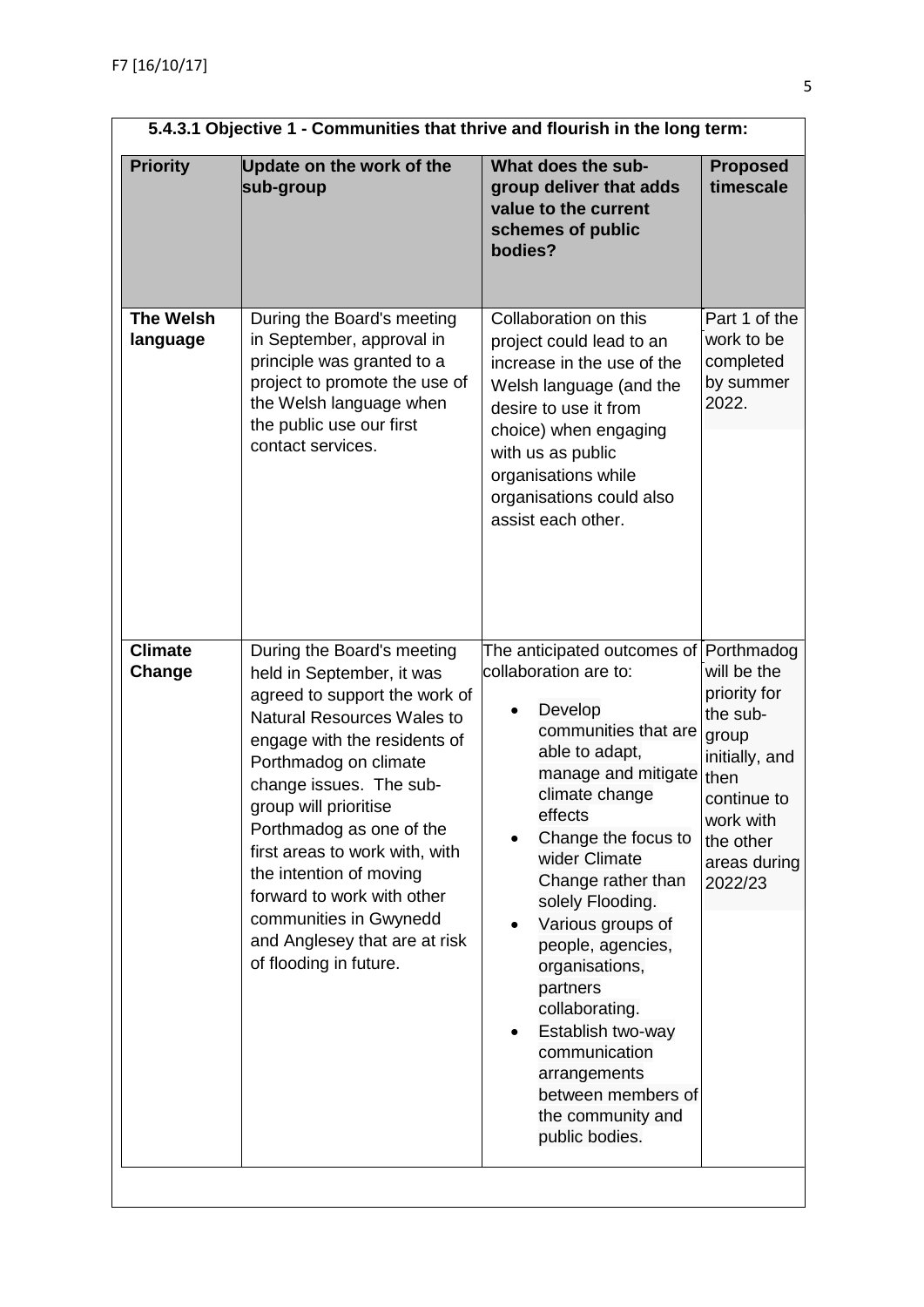## **5.4.3.2 Objective 2 – Residents that are healthy and independent with a good standard of living**

Two priority fields, namely 'Health and Care of adults' and 'Welfare and success of children and young people' address objective 2. It was agreed to establish one subgroup to address both priorities, namely the Integrated Health and Care of the West Group.

| <b>Priority</b>   | Update on the work of the<br>sub-group                                                                                                                                                                                                                                                                                                                                                                                                                                                                                                                                                                                                                                                                                                                                                                                                                                                                                  | What does the<br>sub-group deliver<br>that adds value to<br>the current<br>schemes of<br>public bodies? | <b>Proposed</b><br>timescale                                                                                                                                                                                  |
|-------------------|-------------------------------------------------------------------------------------------------------------------------------------------------------------------------------------------------------------------------------------------------------------------------------------------------------------------------------------------------------------------------------------------------------------------------------------------------------------------------------------------------------------------------------------------------------------------------------------------------------------------------------------------------------------------------------------------------------------------------------------------------------------------------------------------------------------------------------------------------------------------------------------------------------------------------|---------------------------------------------------------------------------------------------------------|---------------------------------------------------------------------------------------------------------------------------------------------------------------------------------------------------------------|
| <b>Health and</b> | The purpose of the sub-group is                                                                                                                                                                                                                                                                                                                                                                                                                                                                                                                                                                                                                                                                                                                                                                                                                                                                                         | Collaboration                                                                                           | Because of the                                                                                                                                                                                                |
| Care              | to bring together key partners in<br>the field of health and care to<br>collaborate on responding to<br>obstacles that prevent integrated<br>working. We have already<br>reported that the sub-group has<br>specific work streams, namely<br>adults, children and mental<br>health. The work of updating the<br>remits of the work streams is in<br>progress.<br>The transformation work within<br>the work streams is funded by<br>the Integrated Care Fund (ICF)<br>and the Transformation Fund<br>(TF).<br>There is acknowledgement that<br>the community transformation<br>programme that has started is<br>long-term and ambitious, that will<br>require significant resources and<br>capacity for many years to<br>ensure that the work is<br>completed. Planning work will<br>happen jointly between the key<br>partners in preparation for the<br>work of making applications for<br>the new funding programme. | arrangements<br>continue to be<br>developed                                                             | pressures that<br>have been placed<br>on organisations<br>in the field due to<br>the pandemic<br>these work<br>streams will re-<br>establish<br>themselves/get<br>their plans in<br>order early in<br>2022/23 |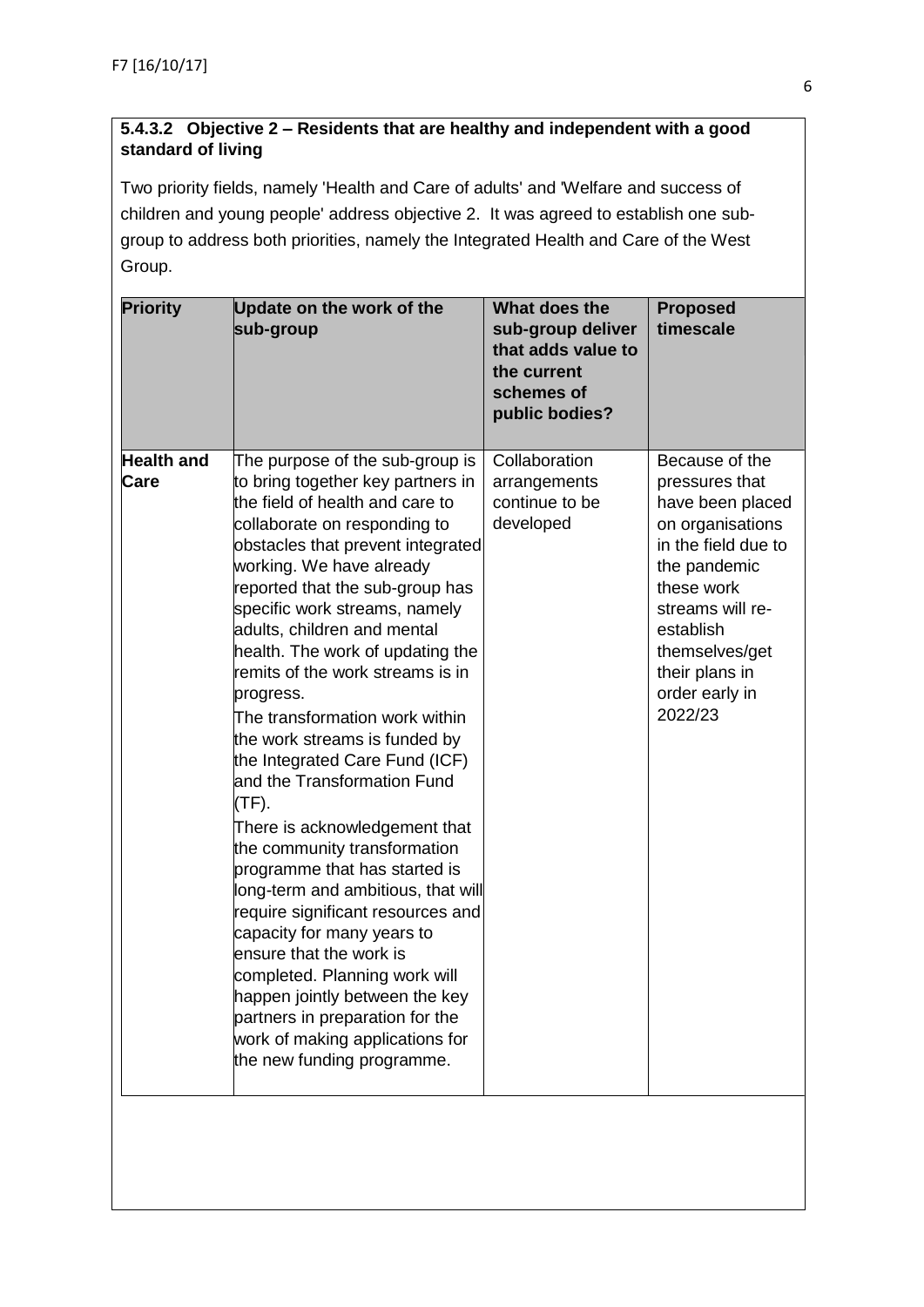#### **5.5 Scrutiny arrangements**

**5.5.1** The Board's work will be checked regularly by the Scrutiny Committees of Gwynedd Council and the Isle of Anglesey County Council.

**5.5.2** The Well-being Act and the associated national guidelines note three roles for scrutiny committees of Local Authorities when providing democratic accountability for the Public Services Board:

- o Reviewing the governance arrangements of the PSB
- o Statutory consultee on the Well-being Assessment and the Well-being Plan
- o Monitoring progress of the efforts of the PSB in the implementation of the Well-being Plan

**5.5.3** It was agreed at the last meeting in November 2021 that the scrutiny committees would scrutinise the work of the Board twice a year in the future rather than three times as has been the case in the past. It is anticipated that six months between reporting is a timetable that will allow the Board to make significant progress and to submit more detailed reports for scrutiny. It is therefore suggested that the annual report be submitted in May/June (depending on timetable) and then report on overall progress six months afterwards.

# **6 – Equality Impact Assessment [including impacts on the Welsh Language] 6.1 Potential impact on the groups protected under the Equality Act 2010**

No negative impact

**6.2 Potential impact on those experiencing socio-economic disadvantage in their lives (strategic decisions)**

**No negative impact**

**6.3 The potential impact on the opportunities for people to use Welsh and treat the Welsh language no less favourably than the English language**

The Support Team of the Public Services Board has already considered and identified the need for impact assessments (e.g. Language and Equality) and assessments will be developed and used when the Board engages with our communities on specific points and to update the Well-being Assessments.

# **7 - Financial Implications**

None